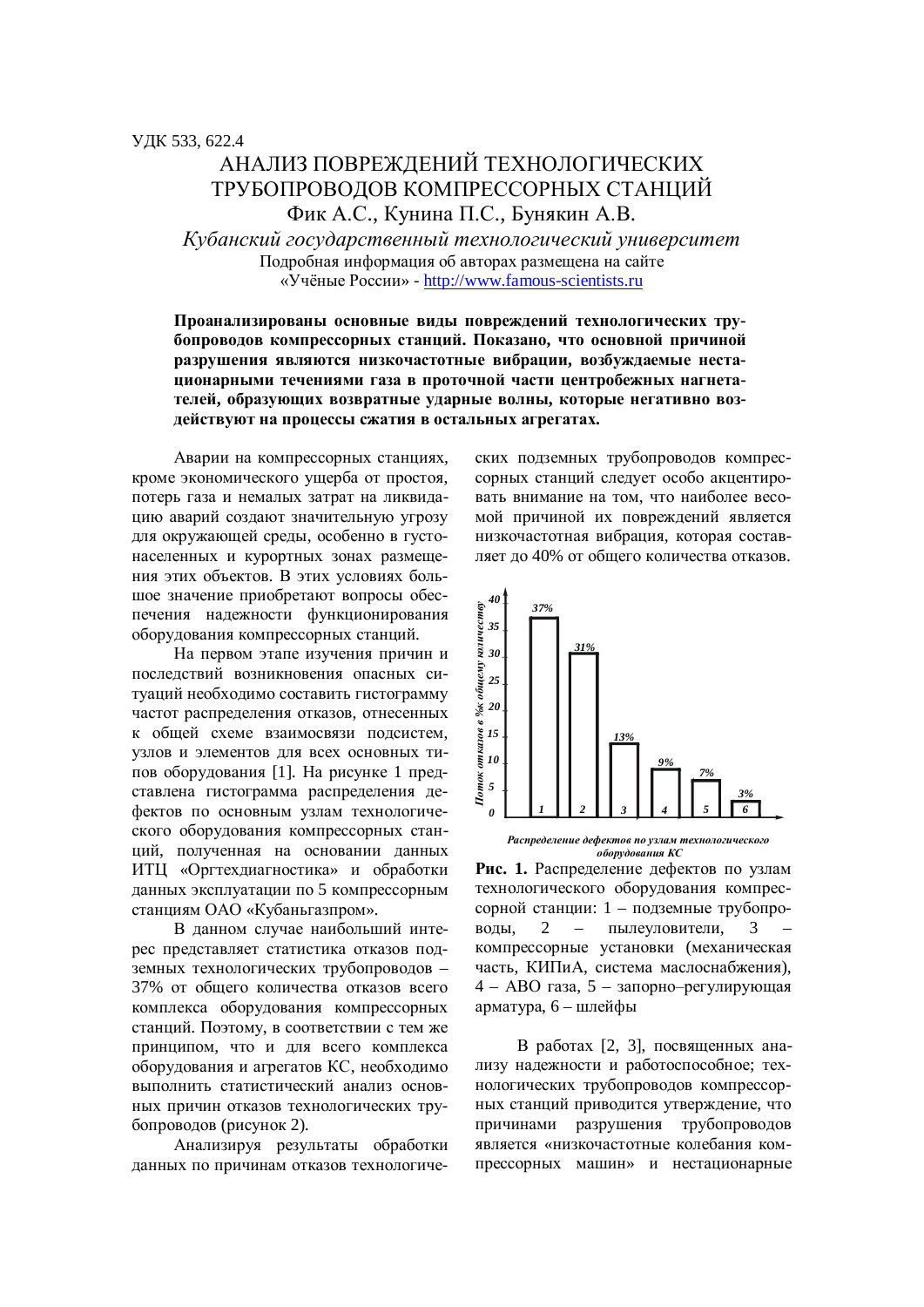течения перекачиваемого газа. Что касается нестационарных течений, то это утверждение неоспоримо. Утверждение же авторов упомянутых работ о том, что причинами разрушения трубопроводов являются низкочастотные вибрации, пришедшие от компрессорных агрегатов в корне неверно, так как: во-первых, собственно низкочастотные вибрации компрессорных агрегатов не передаются трубопроводам как фактор возлействия на их техническое состояние, во вторых, низкочастотные вибрации компрессоров возникают по различным причинам и вызываются различными процессами, и далеко не все они инициируют низкочастотные вибрации в трубопроводах. В качестве реального примера (рисунок 3) приведем результаты виброобследования 4-х агрегатов Кущевской ПХГ (газотурбинные установки с авиационным двигателем в качестве привода).

Как видно из приведенных виброграмм наибольший уровень вибрации наблюдается на подшипнике агрегата №1. Если провести подробный амплитудночастотный анализ этих виброграмм, то на всех нагнетателях можно обнаружить нестабильные течения газа в виде вращающихся срывов и микропомпажей. Кроме того, были выявлены средне и высокочастотные колебания отводящих трубопроводов в диапазоне от 20 до 60*f<sub>об</sub>* – это диагностический признак аэродинамической вибрации. Одновременно с этим проводились измерения вибраций в технологических трубопроводах, отводящих сжатый газ в коллектор. Был зафиксирован повышенный уровень вибрации в диапазонах до 200 Гц и на частотах от 5 до 8 кГц (это соответствует 40...60 $f_{\alpha}$ ).

После отключения агрегата №1 были сняты виброграммы на агрегатах 1, 2 и 4 в этих же точках (рисунок 4). Анализ этих виброграмм явно показывает стабилизацию течения газового потока в нагнетателях этих трех машин, то есть отсутствие микропомпажей, вращающегося срыва и аэродинамических вибраций трубопроводов. Следует особо отметить, что в случае возникновения значительных низкочастотных вибраций (на частотах в зоне ниже  $1 f_{\alpha 6}$ ) на машине №2 в результате повреждения подшипника скольжения никакого увеличения вибраций на других агрегатах не наблюдалось.

Авторы работ [2, 3] утверждают, что другим источником вибраций являются колебания, обусловленные неуравновешенностью сил инерции движущихся частей компрессорных машин, то есть дисбаланс, причем эти колебания распространяются через жесткое соединение трубопровода с компрессором или через фундамент и грунт к опорам трубопровода и они вызывают сильную вибрацию, особенно в условиях резонанса. Это утверждение так же не соответствует действительным процессам, происходящим в нагнетателе.

Во-первых, из всех 5 видов дисбаланса только аэродинамический инициируется нестабильными потоками газа и этот процесс имеет низкочастотные составляющие. Другие же, как, например, статический, динамический, дисбаланс моментов и термический вызывают вибрации на опорных частотах (это, как правило, в современных компрессорных установках не менее 130 ГЦ) в то время как разрушительные низкочастотные вибрации имеющие диапазон от 0 до 30…40 Гц в спектрах этих дисбалансов отсутствуют.



Рис. 2. Статистический анализ основных причин отказов технологических трубопроводов: 1 – повышенный уровень низкочастотной вибрации, 2 – дефекты изготовления, 3 – механические повреждения, 4 – коррозия, 5 – нарушение герметичности соединений и трубопроводов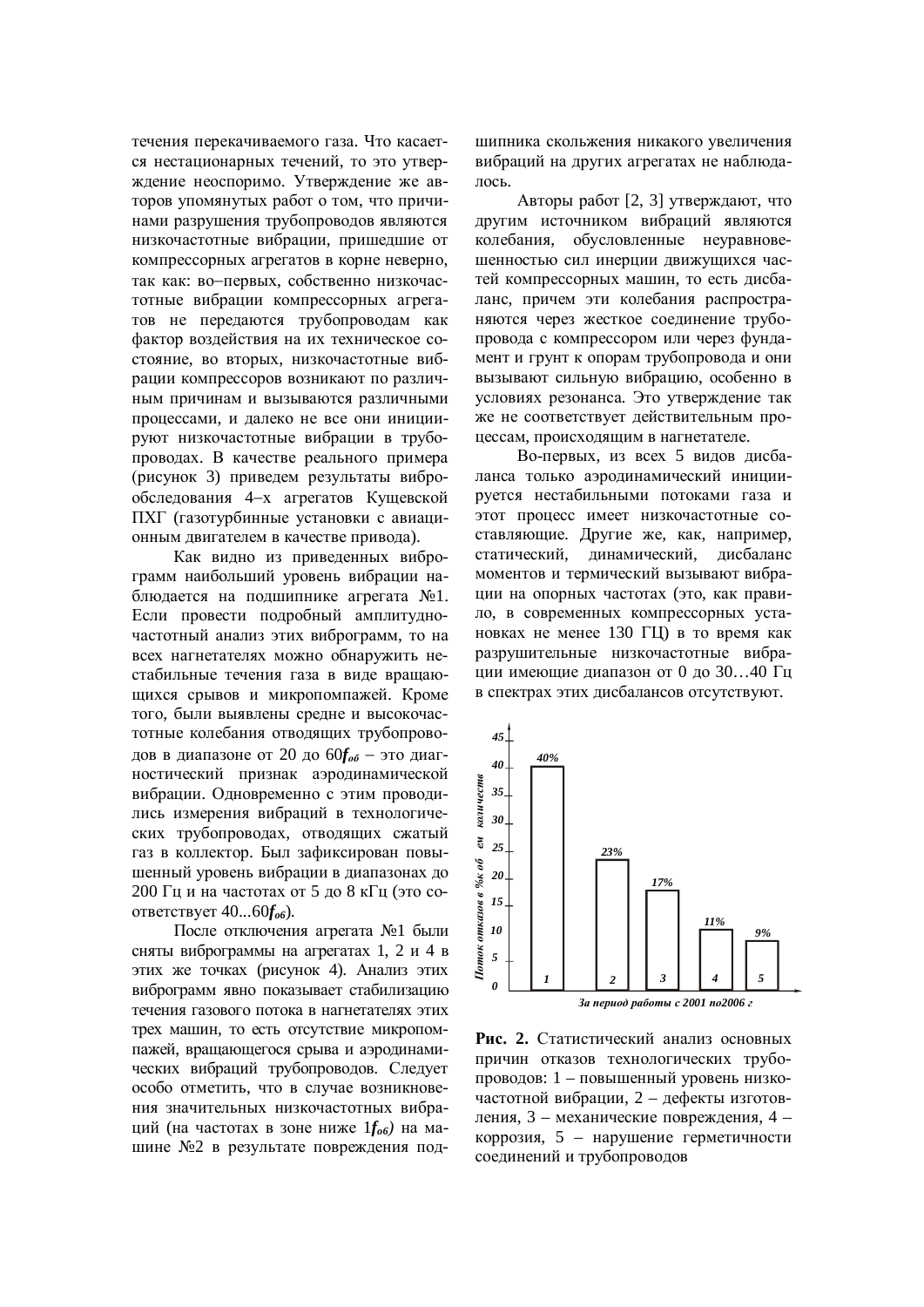

Рис. 3. Записи вибраций на корпусах опорно-упорных подшипников нагнетателей 4-х агрегатов



Рис. 4. Записи вибраций на корпусах опорно-упорных подшипников 3-х работающих агрегатов

Во-вторых, если бы эти агрегаты располагались в одном здании, на едином фундаменте, то, действительно, имело бы место утверждение, что в данном случае наблюдаются, так называемые, «наведенные вибрации». Но эти компрессоры рас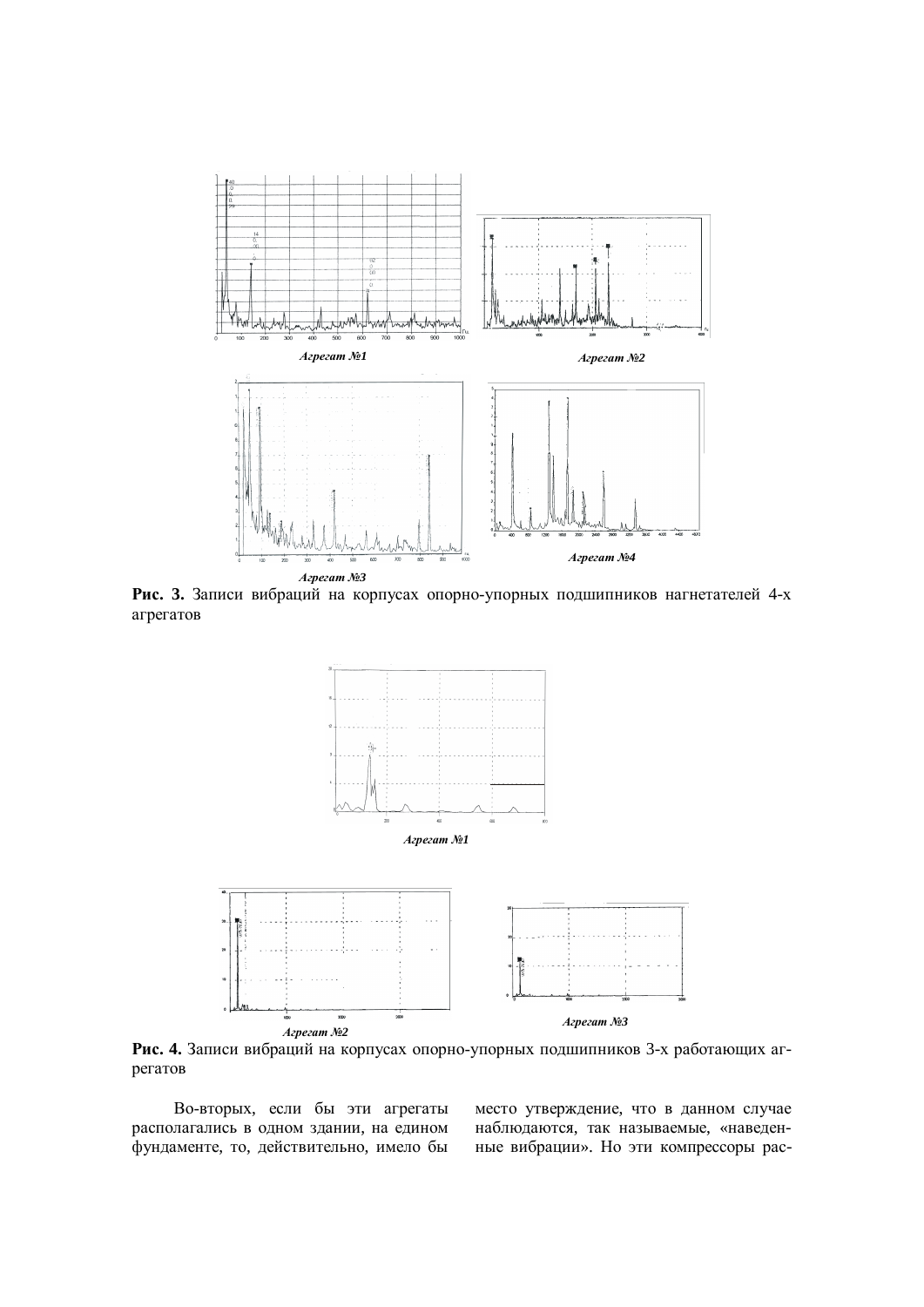полагаются в специальных блоках на открытой площадке на расстоянии 20 и более Metbob Jibyr ot Jibyra, honomy, ни о какой «наведенной» вибрации не может быть и речи. Кроме того, в фундаментах этих компрессорных установок имеются демпфирующие элементы. Отчего же возникают низкочастотные вибрации в технологических трубопроводах при появлении нестабильного потока газа в нагнетателях компрессоров?

Основной причиной, способствующей появлению динамических процессов в технологических трубопроводах (волнообразных нестационарных течений, подобных гидроудару), являются нестационарные течения газа в проточной части центробежного нагнетателя. Внешними признаками неустойчивого режима являются: резкое падение давления за роторной группой, сопровождающееся обычно хлопком, уменьшение расхода газа, увеличение температуры газа на входе; пульсации таких параметров газового потока в проточной части как: давления, скорости и температуры и, как следствие, увеличение вибрации. В отличие от продольных колебаний, возникающих при помпаже, появление вращающегося срыва нарушает осевую симметрию потока и характеризует потерю устойчивости всего течения потока газа, а не только пограничного слоя. Вращающийся срыв относится к автоколебательному процессу и определяет потерю поперечной устойчивости газового потока. У современных центробежных нагнетателей и осевых компрессоров газотурбинных двигателей частота колебаний при вращающемся срыве, как правило, находится в пределах 30... 80 Гц, тогда как типичная частота помпажных колебаний 2...20 Гц. Поскольку источником колебаний параметров газового потока при помпаже не является какое-либо внешнее периодическое воздействие, возникающие колебания не являются вынужденными, и процесс носит автоколебательный характер. Это и дает весьма интенсивные низкочастотные колебания, а так же значительные молуляции амплитуд вибраций на лопаточных частотах и аэролинамические вибрации трубопроводов.

В работах [2, 3] авторы рассматривают именно эти нестационарные течения как фактор возбуждения волнового процесса в трубопроводе, но говоря только о прямой волне. Авторы настоящей работы утверждают и могут доказать, что в данном случае имеет место возвратная волна, которая, отражаясь от препятствий (запорно-регулирующей арматуры, коллекторной системы и т.д.) весьма интенсивно воздействует на течение газа в нагнетателях компрессоров, работающих параллельно с источником этих колебаний (см. рисунки 3 и 4).

Обобщенная последовательность диагностики течения газа применительно к технологическим подземным трубопроводам компрессорной станции структурно осуществляется следующим образом: определение факторов воздействия на исследуемый объект; системный отбор основных и лополнительных контролируемых параметров; классификация текущих состояний (с выделением аварийных); разработка методики анализа текущего состояния газового потока; создание программного обеспечения; получение диагностической информации; обработка полученной информации; распознавание ситуаций; оценка опасности волнового процесса для диагностируемого объекта; определение действительного технического состояния работающих компрессорных агрегатов; принятие решения о дальнейшей эксплуатации агрегата или проведении регулирования технологического процесса прокачки (изменение давления на входе в нагнетатели, расхода газа). Кроме того, при исследовании динамических явлений, таких как волновые возмущения, дестабилизирующие процессы течения газа по трубопроводам, одной из существенных проблем является именно выяснение того, с какой системой соотносятся полученные результаты. Точно так же сегодня связано с существенными трудностями получение ответа на вопрос о том, на каком именно нагнетателе или участке технологического полземного трубопровола и с какой интенсивностью будет развиваться процесс образования и развития неустойчивых или волновых течений газового потока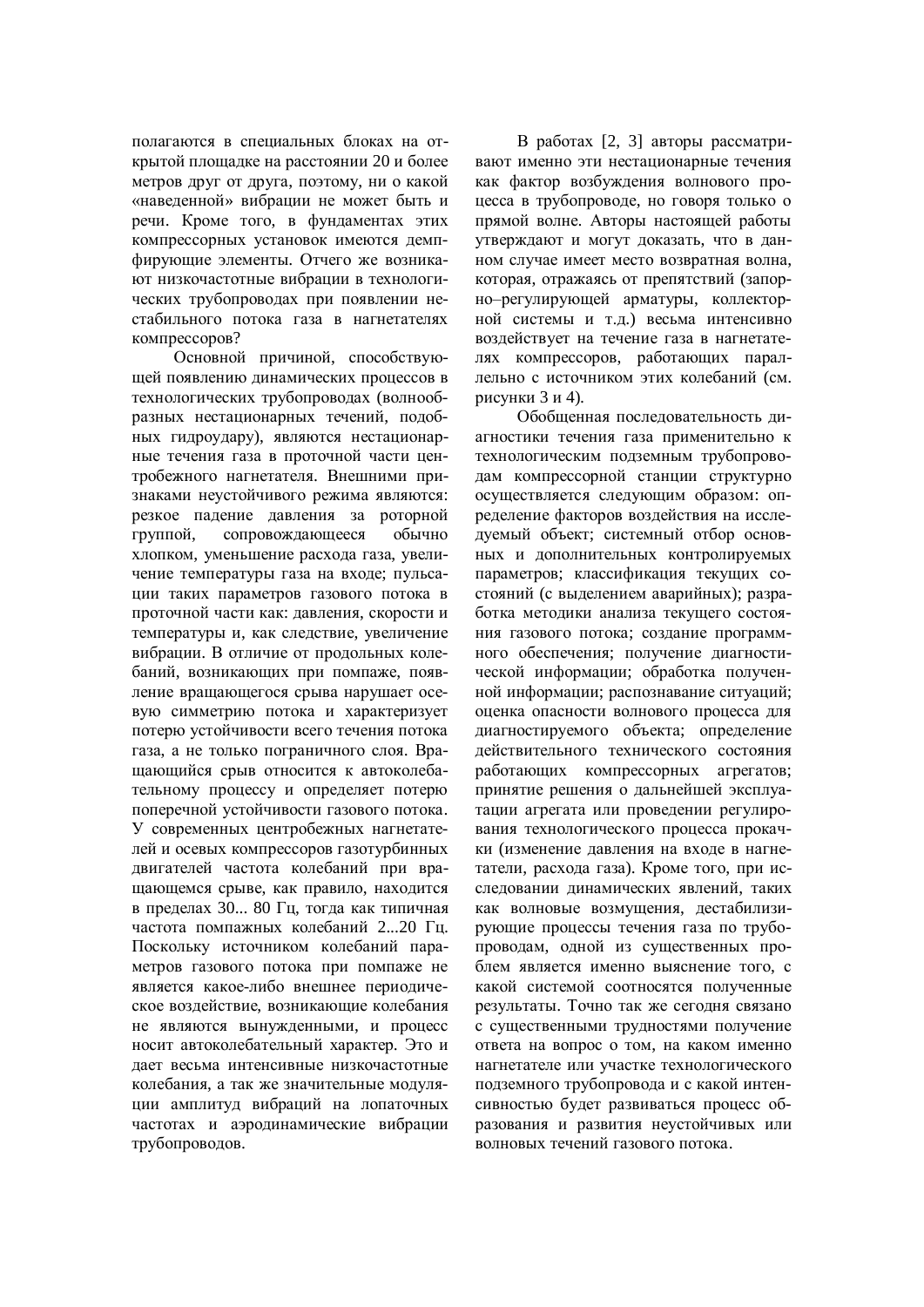Можно с уверенностью утверждать, что причина многих неудач в управлении системами транспорта углеводородов кроется именно в неверных представлениях методах соотнесения и идентификации полученной информации с реальными объектами и процессами, которые, на сегодняшний день, разработаны недостаточно полно и объективно [3].

При анализе состояния технологических подземных трубопроводов обычно оценивают изменение выходных характеристик, чтобы выделить из возможных состояний наиболее вероятные. Следует, однако, принять во внимание, что в некоторых случаях различные воздействия приводят к одинаковым конечным результатам. Таким образом, характерной чертой диагностического процесса является анализ состояний системы, позволяющий уточнить и локализовать место, как возможной аварии, так и элементов системы, находящихся в аварийном состоянии [2].

На основе уточненных методик анализа и расчета нестационарных режимов перекачки газа, разработанных с үчетом эксплуатационных данных, и с помощью соответствующих алгоритмов находят рациональные решения для воздействия на технологические процессы. В этой связи необходимо сказать, что сложность имитации и диагностирования волновых процессов обусловлена следующими особенностями: большой размерностью пространства переменных, влияющих на работоспособность, как элементов, так и всей системы в целом; значительным числом методов имитации процессов и диагностирования, используемых в системе (вследствие довольно значительной протяженности трубопроводов на разных их участках могут использоваться различные методики анализа и расчета процессов течения газа, которые, как показала практика, подчас могут давать совершенно противоречивые результаты); нестационарностью процессов и дрейфом параметров во времени: стохастической природой параметров; значительным уровнем шума (естественных неизбежных помех, обусловленных конструктивными и технологическими факторами); большим числом контролируемых и регулируемых параметров; многоконтурно- $\epsilon$ тью процессов контроля и регулирования: использованием во многих случаях эвристических методов подготовки и принятия решений, не поддающихся формализации (некомпетентность руководства, которая может привести, не только к возникновению опасных режимных течений газа, но и к аварийным ситуациям); влиянием субъективных факторов, обусловленных взаимодействием человека с техникой (низкая квалификация обслуживающего персона- $\pi$ а).

Поэтому, для повышения надежности работы диагностических систем и достоверности полученных результатов, на основании которых может быть осуществлено распознавание опасных волновых процессов, а так же регулирование и управление эксплуатанионными режимами работы оборудования компрессорных станций, необходима разработка таких методик, которые будут наиболее адекватно отражать свойства и конфигурацию конкретного исследуемого объекта.

## Обсуждение результатов анализа. проблемы и выволы

Современное состояние решения задач распознавания и оптимизации режимов работы оборудования компрессорных станций, позволяет сделать вывод о необходимости создания достаточно простых и эффективных методов распознавания опасных и разрушительных динамических процессов, возникающих в подземных технологических трубопроводах вследствие влияния на них неустойчивых течений газа в нагнетателях.

Для решения этих залач необходимо:

1. Представить функциональнотопологический анализ технического состояния исследуемой трубопроводной сети на основе типологизации множеств факторов воздействия и взаимосвязей, как сложной технической системы.

2. Проанализировать и выбрать наиболее приемлемый для изучаемого объекта принцип формирования методики анализа и расчета процессов транспорта газа, как средства управления, оптимизации режимов и диагностики.